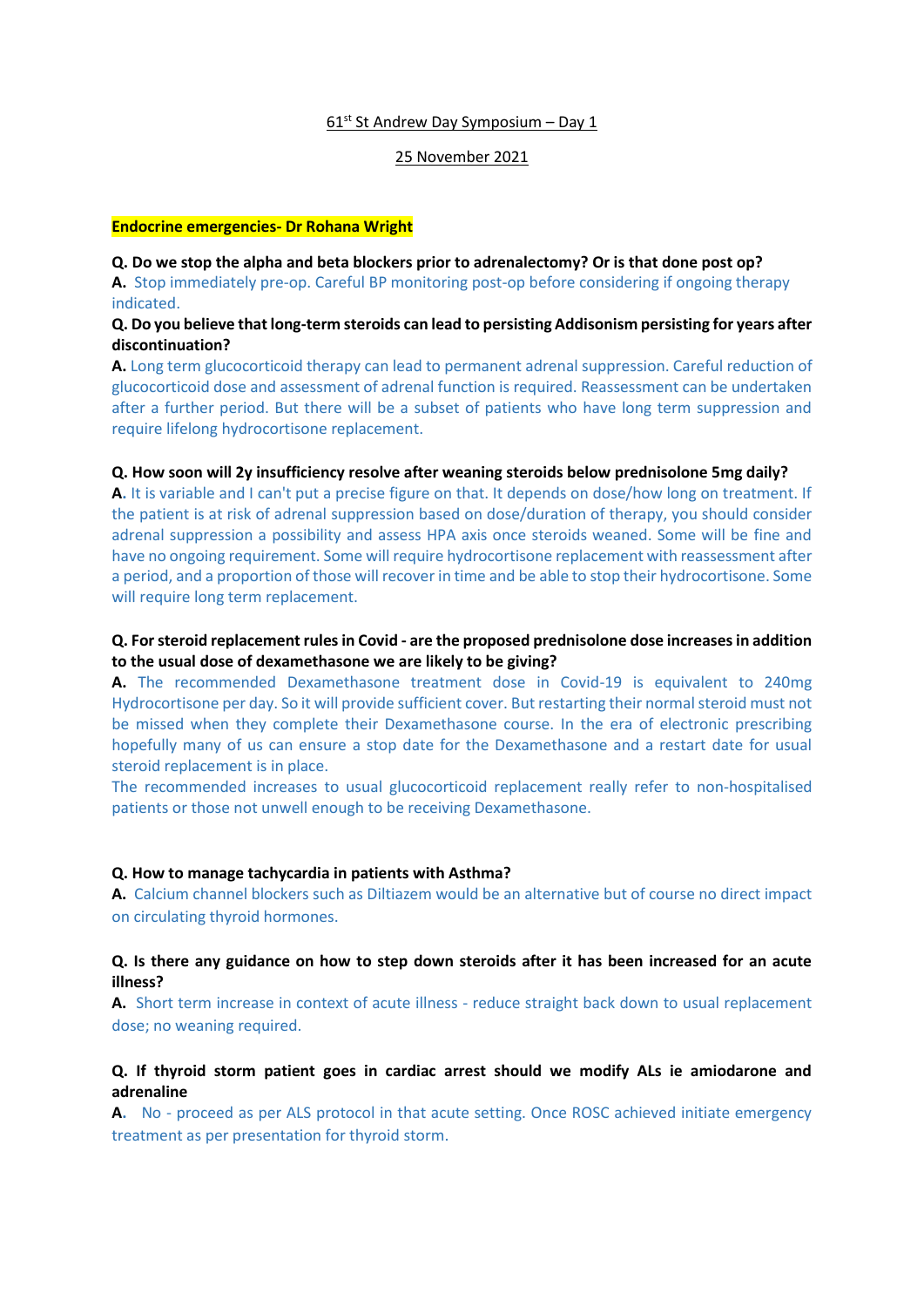# The many faces of thrombosis in COVID-19 infection and after vaccination - Professor Beverley Hunt

**Q. During CoVid I was shielded due to taking azathioprine and now dupixent. In an ironic way, do these drugs actually protect from immunothrobosis?** A. We don't really know.

**Q. If see patients with covid who do not need admission, but look to be high risk for VTE prior to their covid - is it worth offering DOAC or LMWH in the short term?**

A. If they do not have COVID pneumonia but only have mild COVID I would give the usual advice to stay mobile and hydrated. I would not offer anticoagulation.

# **Q. Are there anatomical reasons for a predilection to cerebral sinus thrombosis in VIIT? Is that also seen in HIT?**

A. We do not know why the cerebral venous sinus is targeted in VITT. It is not commonly involved in HIT so it may be another factor within the vaccine that causes this predilection. It's a great Q!

### **Q. Beside Astrazenca, what other vaccines are reported to have issues with thrombosis**

# A. Adenoviral vaccines – the other is J&J

**Q. Regarding VIT, given that it's the platelets receptors that predict the development of the disease as the case for HIT, would these patients would have developed HIT if given Heparin?**

A. We know in HIT that polymorphisms in the platelet Fc receptor can predispose to HIT. This is a piece of research planned for the VITT patients. Ask this q again in a year!

# **Q. Why did the first reports regarding VITT come from Germany and not from the UK? We had vaccinated millions with AZ in the UK before the problem has transpired.**

A. The reports come from across Europe simultaneously. The most advanced reports came from a lab in Germany where they work on HIT all the time, so could move forward quickly looking at pathogenesis

### **Q. VITT- can this be caused by MRNA vaccines**

A. We don't think so

# **Q. How long after the covid still there is a risk of thrombosis?**

A. With hospital-associated thrombosis we see the rates of VTE are increased above baseline for 90 days post discharge. We would expect the same for COVID

### The neurology of TLoC and funny turns - Dr Richard Davenport

**Q. How does one manage POTS? I struggle with some cases of POTS due to profound symptoms.**

A. I do not think you are alone; the answer to this question is the subject of a lecture itself, along with other important questions such as "what is it", "how does one diagnose it" and "why is it so often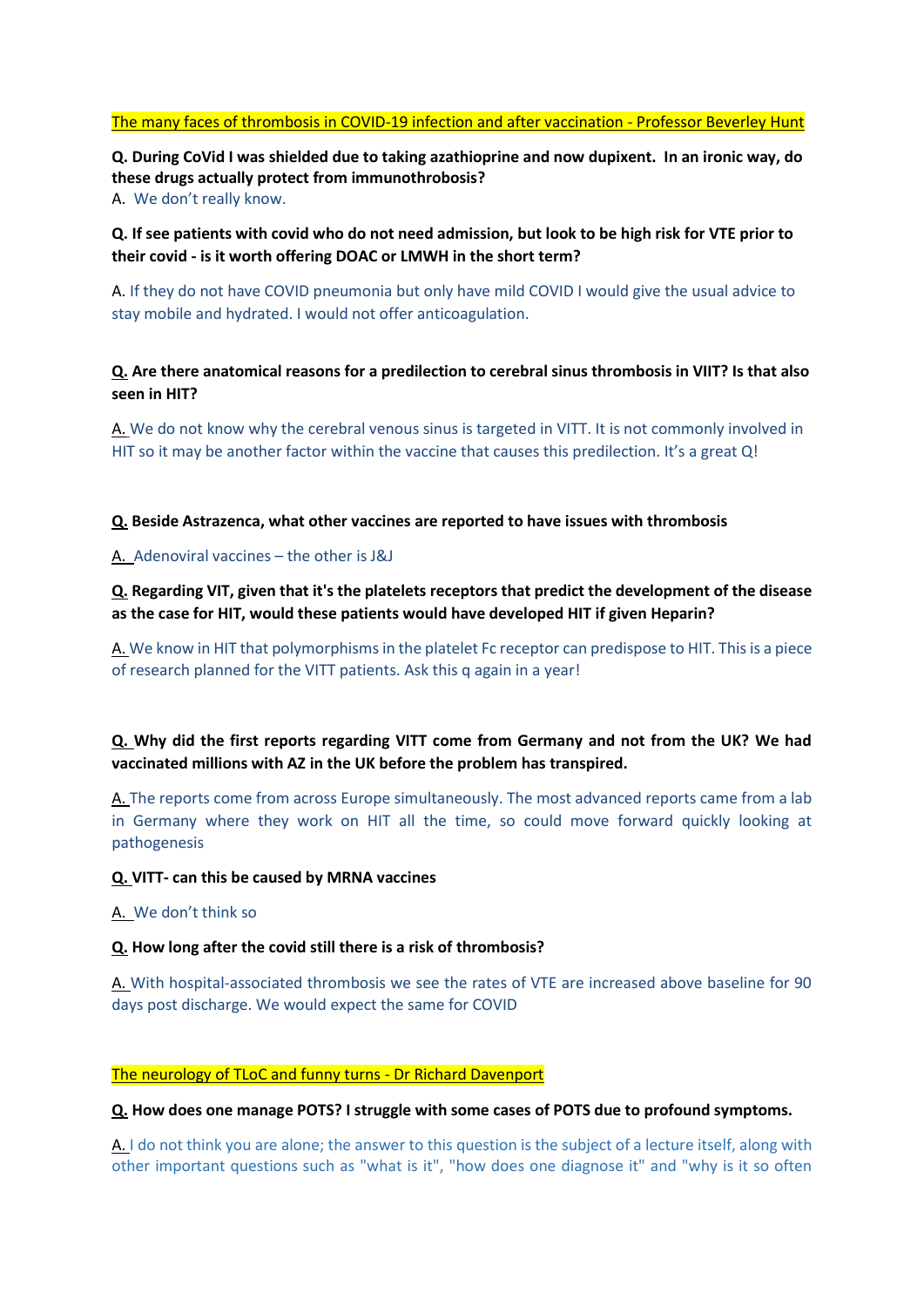associated with functional symptoms"? I have no simple answers to any of these questions and my experience is that drugs are often unhelpful, a bit like this answer perhaps, sorry!

# **Q. Given the current pressure on OP services, how long is too long for these patients to wait for follow up?**

**A.** Ideally such patients should be seen within 2 weeks. Like TIA clinics, the longer people wait, the less valuable the clinic becomes

### **Q. Do you give advice on medications to avoid? What do you stop?**

A. I take this to mean what prescription drugs might cause TLoC? My experience is, a lot less frequently than unprescribed drugs! I rather rarely stop drugs in fact; tramadol is one, but the propensity of antidepressants to trigger seizures is probably exaggerated. I think if you are thinking of stopping a drug, as yourself how much the patient may be benefitting (or otherwise) from that drug before you stop it.

### Hyponatraemia - Professor Mirjam Christ-Crain

### **Q. What are the symptoms you would include in symptomatic hyponatremia when hypertonic saline indicated?**

**A.** Usually, severe symptoms are considered if a patient is vomiting, cardiorespiratory distress, somnolence, has seizures, or coma. Moderately severe symptoms are considered in patients with nausea (without vomiting), confusion and headache. In patients with severe symptoms, 3% saline should be given asap, whereas in patients with moderately severe symptoms it depends and guidelines are not black and white (I would make it dependent on the patients status).

# **Q. After how long would you consider escalation of treatment if fluid restriction is not working - 24 hours or less?**

# **A.** 24 hours

#### **Q. How much sodium chloride tablets are usually recommended?**

**A.** the usual dose is 3g per day (which has also been used in the study of Krisanapan, 2020)

#### **Q. Can you use 1.8% NaCl? Some trusts won't allow 3% on the AMU.**

**A.** yes, but I do not have experience with it, we usually give 3% Saline and transfer patients for a short stay to our intermediate care unit.

#### **Q. In treating hyponatraemia with 3% saline is this dependent only on symptoms or by sodium level.**

**A.** It is mainly dependent on symptoms, e.g if a patient has a sodium levels of 125 (which is low, but not very low), but has symptoms, I would give 3% saline. The symptoms mainly depend on the dynamics of the fall in sodium levels, if the levels rapidly fall, this induces severe symptoms.

#### **Q. What value to you give to using Furst formula to determine level of FR?**

**A.** The Furst formula is used to estimate electrolyte free water clearance. If U/P is 0510, then commence fluid restriction of 500 mL/day. If U/P is < 05, then commence fluid restriction of 1000 mL/day. If U/P > 10, then there is no excretion of electrolyte-free water and fluid restriction is unlikely